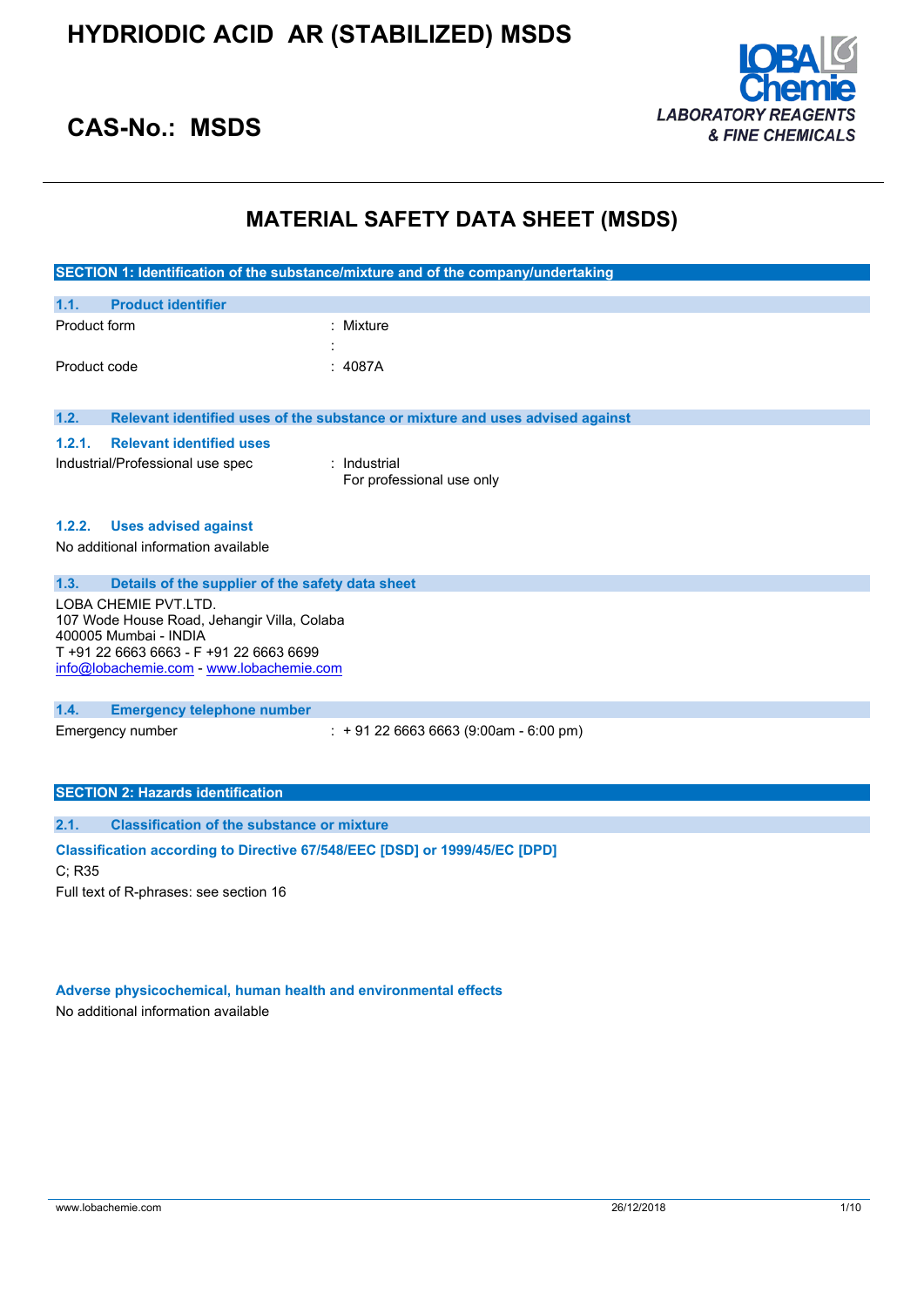Safety Data Sheet

**2.2. Label elements**

#### **Labelling according to Directive 67/548/EEC or 1999/45/EC**

Hazard symbols :



C - Corrosive

R-phrases : R35 - Causes severe burns

S-phrases : S24 - Avoid contact with skin

S26 - In case of contact with eyes, rinse immediately with plenty of water and seek medical advice

S28 - After contact with skin, wash immediately with plenty of ... (to be specified by the manufacturer)

S35 - This material and its container must be disposed of in a safe way S36/37/39 - Wear suitable protective clothing, gloves and eye/face protection S45 - In case of accident or if you feel unwell, seek medical advice immediately (show the label where possible)

S59 - Refer to manufacturer/supplier for information on recovery/recycling

#### **2.3. Other hazards**

No additional information available

### **SECTION 3: Composition/information on ingredients**

## **3.1. Substances**

Not applicable

#### **3.2. Mixtures**

| <b>Name</b>     | <b>Product identifier</b>                                                                 | $\frac{9}{6}$ | <b>Classification according</b><br>to Directive 67/548/EEC | <b>Classification according</b><br>to Regulation (EC) No.<br>1272/2008 [CLP]         |
|-----------------|-------------------------------------------------------------------------------------------|---------------|------------------------------------------------------------|--------------------------------------------------------------------------------------|
| Hydrogen iodide | (CAS-No.) 10034-<br>$85-2$<br>(EC-No.) 233-109-9<br>(EC Index-No.) 053-<br>$002 - 00 - 9$ | $50 - 75$     | C: R35                                                     | Acute Tox. 3 (Inhalation),<br>H331<br>Skin Corr. 1A, H314<br>Press. Gas (Lig.), H280 |

Full text of R- and H-statements: see section 16

| <b>SECTION 4: First aid measures</b>             |                                                                                                                             |
|--------------------------------------------------|-----------------------------------------------------------------------------------------------------------------------------|
|                                                  |                                                                                                                             |
| 4.1.<br><b>Description of first aid measures</b> |                                                                                                                             |
| First-aid measures after inhalation              | : Remove person to fresh air and keep comfortable for breathing. Immediately call a<br>POISON CENTER/doctor.                |
| First-aid measures after skin contact            | : Take off immediately all contaminated clothing. Rinse skin with water/shower.<br>Immediately call a POISON CENTER/doctor. |
|                                                  |                                                                                                                             |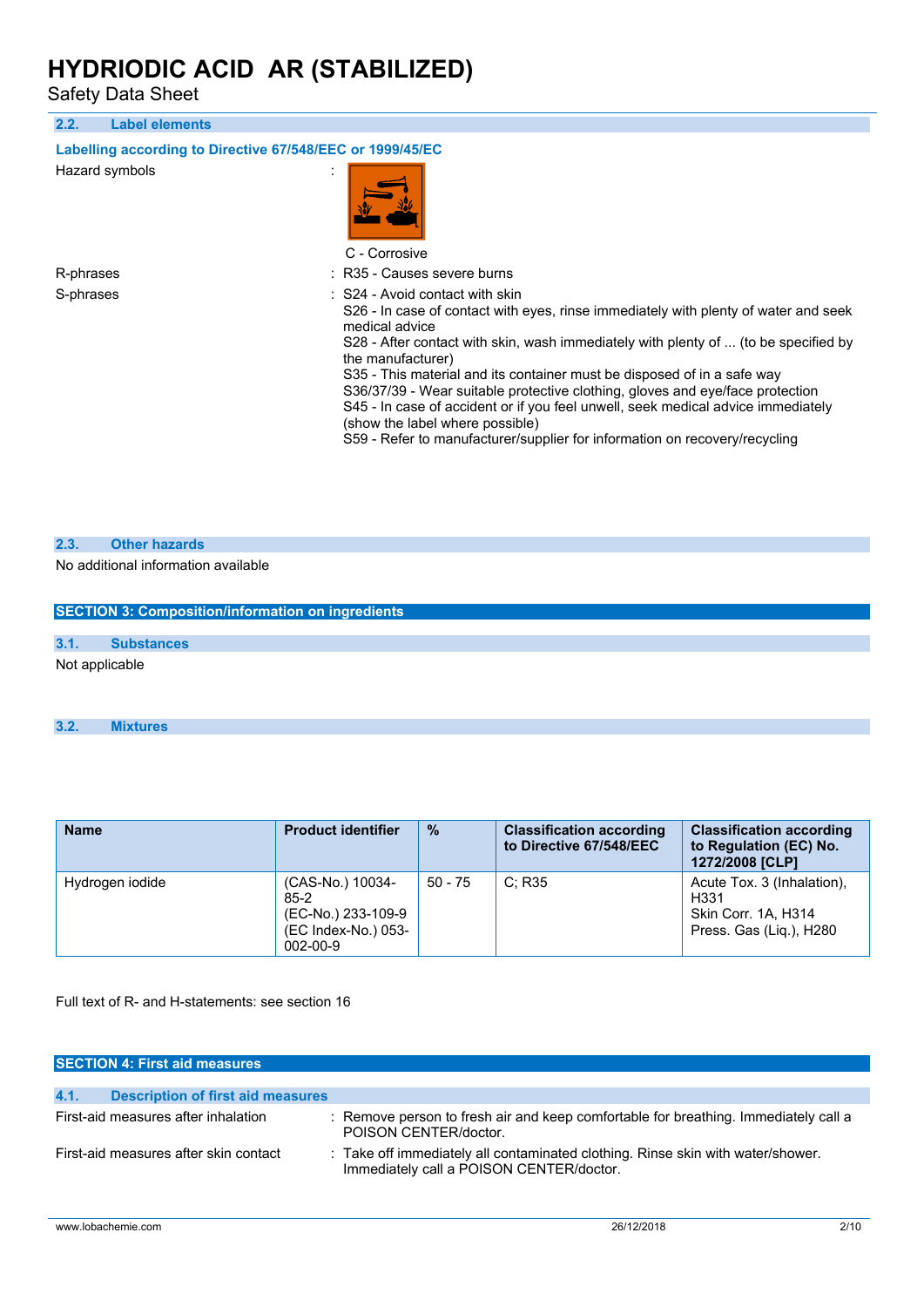Safety Data Sheet

| First-aid measures after eye contact                                 | : Rinse cautiously with water for several minutes. Remove contact lenses, if present<br>and easy to do. Continue rinsing. Immediately call a POISON CENTER/doctor. |  |  |  |  |
|----------------------------------------------------------------------|--------------------------------------------------------------------------------------------------------------------------------------------------------------------|--|--|--|--|
| First-aid measures after ingestion                                   | : Rinse mouth. Do NOT induce vomiting. Immediately call a POISON CENTER/doctor.                                                                                    |  |  |  |  |
| 4.2.                                                                 | Most important symptoms and effects, both acute and delayed                                                                                                        |  |  |  |  |
| Symptoms/effects<br>: Causes severe skin burns and eye damage.       |                                                                                                                                                                    |  |  |  |  |
| 4.3.                                                                 | Indication of any immediate medical attention and special treatment needed                                                                                         |  |  |  |  |
| Treat symptomatically.                                               |                                                                                                                                                                    |  |  |  |  |
| <b>SECTION 5: Firefighting measures</b>                              |                                                                                                                                                                    |  |  |  |  |
| 5.1.<br><b>Extinguishing media</b>                                   |                                                                                                                                                                    |  |  |  |  |
| Suitable extinguishing media                                         | : dry chemical powder, alcohol-resistant foam, carbon dioxide (CO2).                                                                                               |  |  |  |  |
| Unsuitable extinguishing media                                       | : Do not use extinguishing media containing water.                                                                                                                 |  |  |  |  |
|                                                                      |                                                                                                                                                                    |  |  |  |  |
| 5.2.<br>Special hazards arising from the substance or mixture        |                                                                                                                                                                    |  |  |  |  |
| No additional information available                                  |                                                                                                                                                                    |  |  |  |  |
| 5.3.<br><b>Advice for firefighters</b>                               |                                                                                                                                                                    |  |  |  |  |
| No additional information available                                  |                                                                                                                                                                    |  |  |  |  |
| <b>SECTION 6: Accidental release measures</b>                        |                                                                                                                                                                    |  |  |  |  |
|                                                                      |                                                                                                                                                                    |  |  |  |  |
| 6.1.                                                                 | Personal precautions, protective equipment and emergency procedures                                                                                                |  |  |  |  |
| 6.1.1.<br>For non-emergency personnel<br><b>Emergency procedures</b> | : Avoid contact with skin, eyes and clothing.                                                                                                                      |  |  |  |  |
| 6.1.2.<br>For emergency responders                                   |                                                                                                                                                                    |  |  |  |  |
| Protective equipment                                                 | : Use personal protective equipment as required.                                                                                                                   |  |  |  |  |
| <b>Environmental precautions</b><br>6.2.                             |                                                                                                                                                                    |  |  |  |  |
| Avoid release to the environment.                                    |                                                                                                                                                                    |  |  |  |  |
| 6.3.<br>Methods and material for containment and cleaning up         |                                                                                                                                                                    |  |  |  |  |
| Methods for cleaning up                                              | : Clean contaminated surfaces with an excess of water.                                                                                                             |  |  |  |  |
| 6.4.<br><b>Reference to other sections</b>                           |                                                                                                                                                                    |  |  |  |  |
| No additional information available                                  |                                                                                                                                                                    |  |  |  |  |
| <b>SECTION 7: Handling and storage</b>                               |                                                                                                                                                                    |  |  |  |  |
| 7.1.<br><b>Precautions for safe handling</b>                         |                                                                                                                                                                    |  |  |  |  |
| Precautions for safe handling                                        | Do not breathe dust/fume/gas/mist/vapours/spray. Avoid contact during<br>pregnancy/while nursing.                                                                  |  |  |  |  |
| Hygiene measures                                                     | : Wash hands, forearms and face thoroughly after handling.                                                                                                         |  |  |  |  |
| Conditions for safe storage, including any incompatibilities<br>7.2. |                                                                                                                                                                    |  |  |  |  |
| Storage conditions                                                   | : Store in a well-ventilated place. Keep cool.                                                                                                                     |  |  |  |  |
| <b>Specific end use(s)</b><br>7.3.                                   |                                                                                                                                                                    |  |  |  |  |
| No additional information available                                  |                                                                                                                                                                    |  |  |  |  |
| <b>SECTION 8: Exposure controls/personal protection</b>              |                                                                                                                                                                    |  |  |  |  |
| 8.1.<br><b>Control parameters</b>                                    |                                                                                                                                                                    |  |  |  |  |
|                                                                      |                                                                                                                                                                    |  |  |  |  |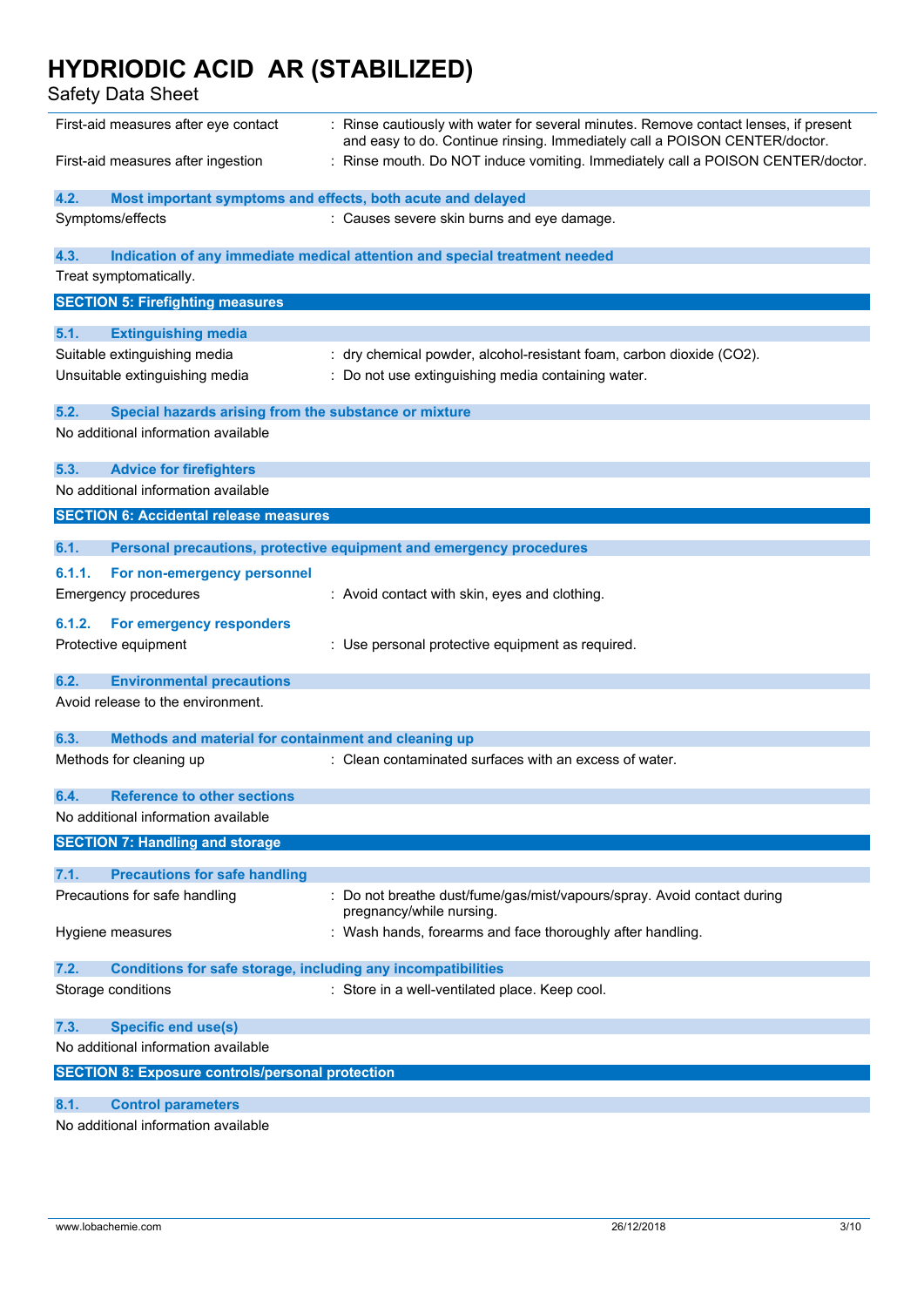Safety Data Sheet

| <b>Exposure controls</b><br>8.2.                                                |                                     |
|---------------------------------------------------------------------------------|-------------------------------------|
| Hand protection                                                                 | : Protective gloves                 |
| Eye protection                                                                  | Chemical goggles or face shield     |
| Skin and body protection                                                        | : Wear suitable protective clothing |
| Respiratory protection                                                          | : Wear respiratory protection.      |
| <b>SECTION 9: Physical and chemical properties</b>                              |                                     |
| 9.1.<br>Information on basic physical and chemical properties<br>Physical state | : Liquid                            |
| Molecular mass                                                                  | : 127.91 g/mol                      |
| Colour                                                                          | Colorless fuming liquid.            |
| Odour                                                                           | : No data available                 |
| Odour threshold                                                                 | : No data available                 |
| pH                                                                              | : No data available                 |
| Relative evaporation rate (butylacetate=1)                                      | : No data available                 |
| Melting point                                                                   | : No data available                 |
| Freezing point                                                                  | No data available                   |
| <b>Boiling point</b>                                                            | No data available                   |
| Flash point                                                                     | No data available                   |
| Auto-ignition temperature                                                       | : No data available                 |
| Decomposition temperature                                                       | : No data available                 |
| Flammability (solid, gas)                                                       | : No data available                 |
| Vapour pressure                                                                 | : No data available                 |
| Relative vapour density at 20 °C                                                | : No data available                 |
| Relative density                                                                | : No data available                 |
| Solubility                                                                      | : No data available                 |
| Log Pow                                                                         | : No data available                 |
| Viscosity, kinematic                                                            | No data available                   |
| Viscosity, dynamic                                                              | : No data available                 |
| <b>Explosive properties</b>                                                     | : No data available                 |
| Oxidising properties                                                            | : No data available                 |
| <b>Explosive limits</b>                                                         | : No data available                 |
|                                                                                 |                                     |

## **9.2. Other information**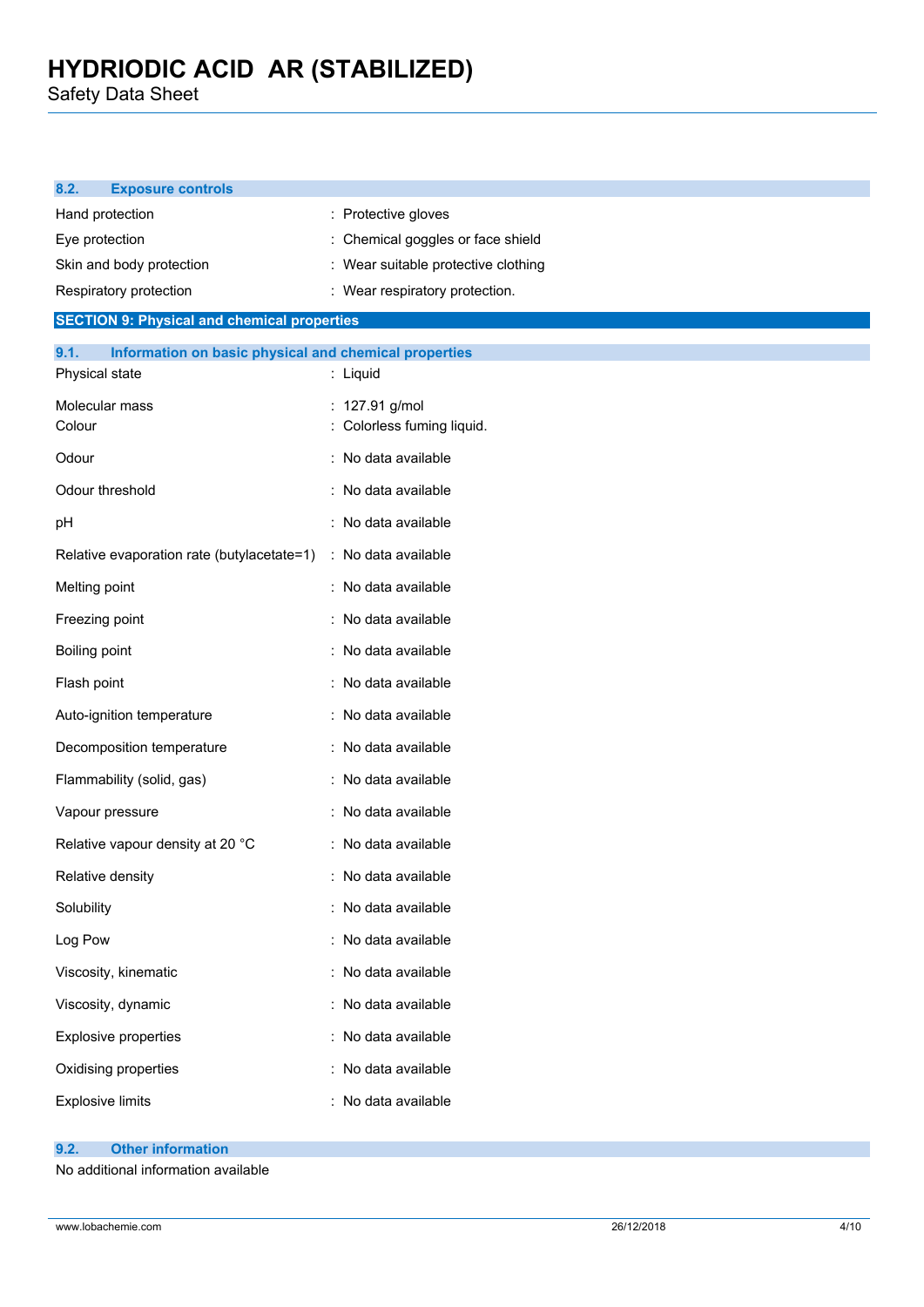Safety Data Sheet

| salety Data Sheet                                                 |                      |  |  |  |
|-------------------------------------------------------------------|----------------------|--|--|--|
| <b>SECTION 10: Stability and reactivity</b>                       |                      |  |  |  |
|                                                                   |                      |  |  |  |
| 10.1.<br><b>Reactivity</b><br>No additional information available |                      |  |  |  |
|                                                                   |                      |  |  |  |
| 10.2.<br><b>Chemical stability</b>                                |                      |  |  |  |
| Stable under normal conditions.                                   |                      |  |  |  |
|                                                                   |                      |  |  |  |
| 10.3.<br><b>Possibility of hazardous reactions</b>                |                      |  |  |  |
| No additional information available                               |                      |  |  |  |
| 10.4.<br><b>Conditions to avoid</b>                               |                      |  |  |  |
| Direct sunlight. Heat. High temperature.                          |                      |  |  |  |
|                                                                   |                      |  |  |  |
| <b>Incompatible materials</b><br>10.5.                            |                      |  |  |  |
| No additional information available                               |                      |  |  |  |
| 10.6.<br><b>Hazardous decomposition products</b>                  |                      |  |  |  |
| Thermal decomposition generates : Corrosive vapours.              |                      |  |  |  |
|                                                                   |                      |  |  |  |
| <b>SECTION 11: Toxicological information</b>                      |                      |  |  |  |
|                                                                   |                      |  |  |  |
| 11.1.<br><b>Information on toxicological effects</b>              |                      |  |  |  |
| Acute toxicity                                                    | : Not classified     |  |  |  |
|                                                                   |                      |  |  |  |
| Irritation                                                        | Not classified       |  |  |  |
| Corrosivity                                                       | Causes severe burns. |  |  |  |
| Sensitisation                                                     | Not classified       |  |  |  |
| Repeated dose toxicity                                            | Not classified       |  |  |  |
| Carcinogenicity                                                   | Not classified       |  |  |  |
| Mutagenicity                                                      | Not classified       |  |  |  |
| Toxicity for reproduction                                         | Not classified<br>÷  |  |  |  |
|                                                                   |                      |  |  |  |
|                                                                   |                      |  |  |  |
|                                                                   |                      |  |  |  |

## **SECTION 12: Ecological information**

#### **12.1. Toxicity**

No additional information available

## **12.2. Persistence and degradability**

No additional information available

## **12.3. Bioaccumulative potential**

No additional information available

## **12.4. Mobility in soil**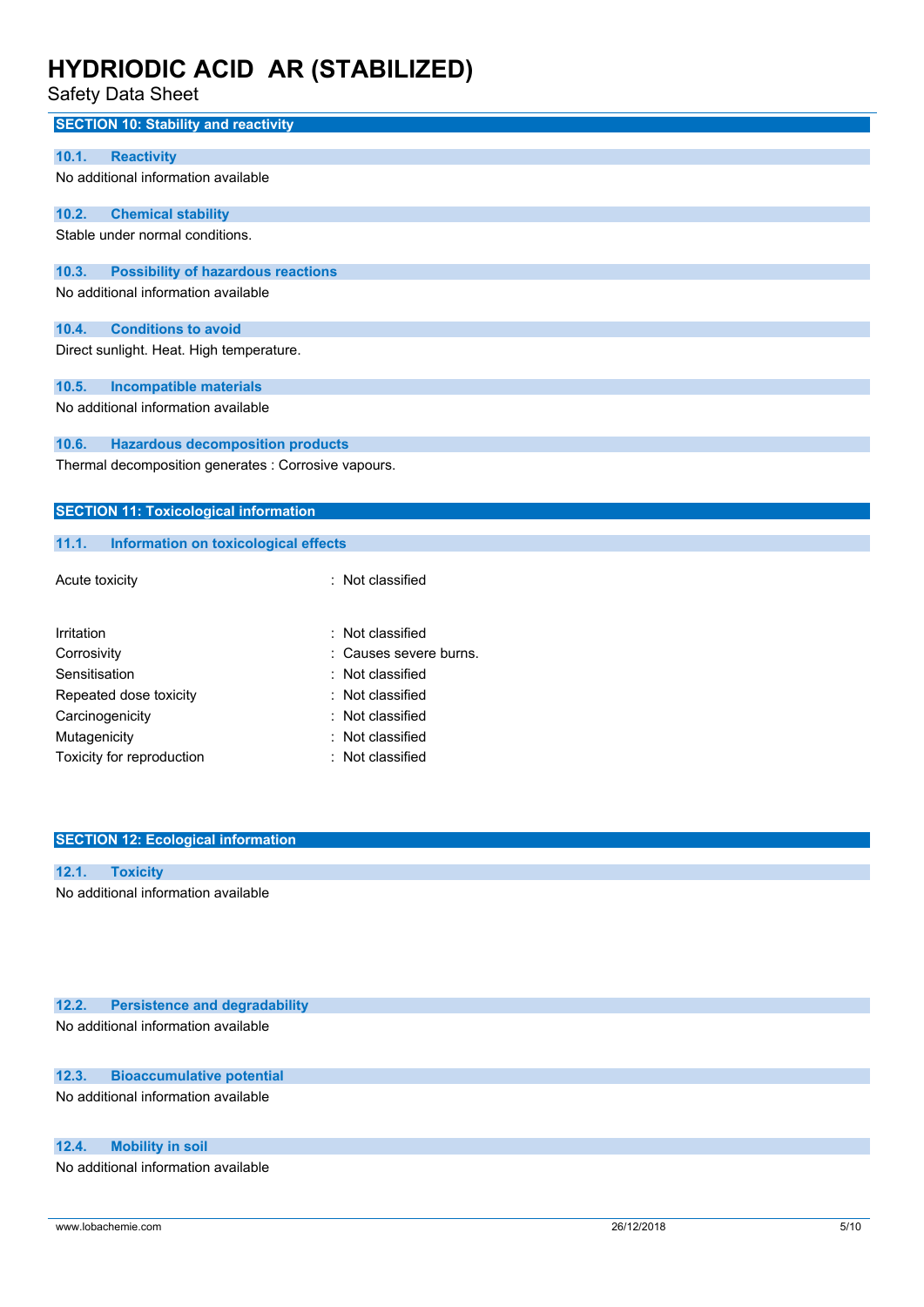Safety Data Sheet

| <b>Results of PBT and vPvB assessment</b><br>12.5. |                                                                                    |  |  |  |
|----------------------------------------------------|------------------------------------------------------------------------------------|--|--|--|
| No additional information available                |                                                                                    |  |  |  |
|                                                    |                                                                                    |  |  |  |
|                                                    |                                                                                    |  |  |  |
| 12.6.<br><b>Other adverse effects</b>              |                                                                                    |  |  |  |
| No additional information available                |                                                                                    |  |  |  |
| <b>SECTION 13: Disposal considerations</b>         |                                                                                    |  |  |  |
| 13.1.<br><b>Waste treatment methods</b>            |                                                                                    |  |  |  |
| Product/Packaging disposal                         | : Dispose of contents/container to hazardous or special waste collection point, in |  |  |  |
| recommendations                                    | accordance with local, regional, national and/or international regulation.         |  |  |  |
| <b>SECTION 14: Transport information</b>           |                                                                                    |  |  |  |
| In accordance with ADR / RID / IMDG / IATA / ADN   |                                                                                    |  |  |  |
|                                                    |                                                                                    |  |  |  |
|                                                    |                                                                                    |  |  |  |
| 14.1.<br><b>UN number</b>                          |                                                                                    |  |  |  |
| UN-No. (ADR)                                       | : 1787                                                                             |  |  |  |
| UN-No. (IMDG)                                      | : 1787<br>: 1787                                                                   |  |  |  |
| UN-No. (IATA)                                      |                                                                                    |  |  |  |
| UN-No. (ADN)<br>UN-No. (RID)                       | : 1787<br>: 1787                                                                   |  |  |  |
|                                                    |                                                                                    |  |  |  |
| 14.2.<br><b>UN proper shipping name</b>            |                                                                                    |  |  |  |
| Proper Shipping Name (ADR)                         | : HYDRIODIC ACID                                                                   |  |  |  |
| Proper Shipping Name (IMDG)                        | : HYDRIODIC ACID                                                                   |  |  |  |
| Proper Shipping Name (IATA)                        | : Hydriodic acid                                                                   |  |  |  |
| Proper Shipping Name (ADN)                         | : HYDRIODIC ACID                                                                   |  |  |  |
| Proper Shipping Name (RID)                         | : HYDRIODIC ACID                                                                   |  |  |  |
| Transport document description (ADR)               | : UN 1787 HYDRIODIC ACID, 8, II, (E)                                               |  |  |  |
| Transport document description (IMDG)              | : UN 1787 HYDRIODIC ACID, 8, II                                                    |  |  |  |
| Transport document description (IATA)              | : UN 1787 Hydriodic acid, 8, II                                                    |  |  |  |
| Transport document description (ADN)               | : UN 1787 HYDRIODIC ACID, 8, II                                                    |  |  |  |
| Transport document description (RID)               | : UN 1787 HYDRIODIC ACID, 8, II                                                    |  |  |  |
| 14.3.<br><b>Transport hazard class(es)</b>         |                                                                                    |  |  |  |
| <b>ADR</b>                                         |                                                                                    |  |  |  |
| Transport hazard class(es) (ADR)                   | : 8                                                                                |  |  |  |
| Danger labels (ADR)                                | $\therefore$ 8                                                                     |  |  |  |
|                                                    |                                                                                    |  |  |  |
|                                                    |                                                                                    |  |  |  |
|                                                    |                                                                                    |  |  |  |
|                                                    |                                                                                    |  |  |  |
|                                                    |                                                                                    |  |  |  |
| <b>IMDG</b>                                        |                                                                                    |  |  |  |
| Transport hazard class(es) (IMDG)                  | : 8                                                                                |  |  |  |
| Danger labels (IMDG)                               | $\therefore$ 8                                                                     |  |  |  |
|                                                    |                                                                                    |  |  |  |
|                                                    |                                                                                    |  |  |  |
|                                                    |                                                                                    |  |  |  |
|                                                    |                                                                                    |  |  |  |
|                                                    |                                                                                    |  |  |  |
| www.lobachemie.com                                 | 26/12/2018<br>6/10                                                                 |  |  |  |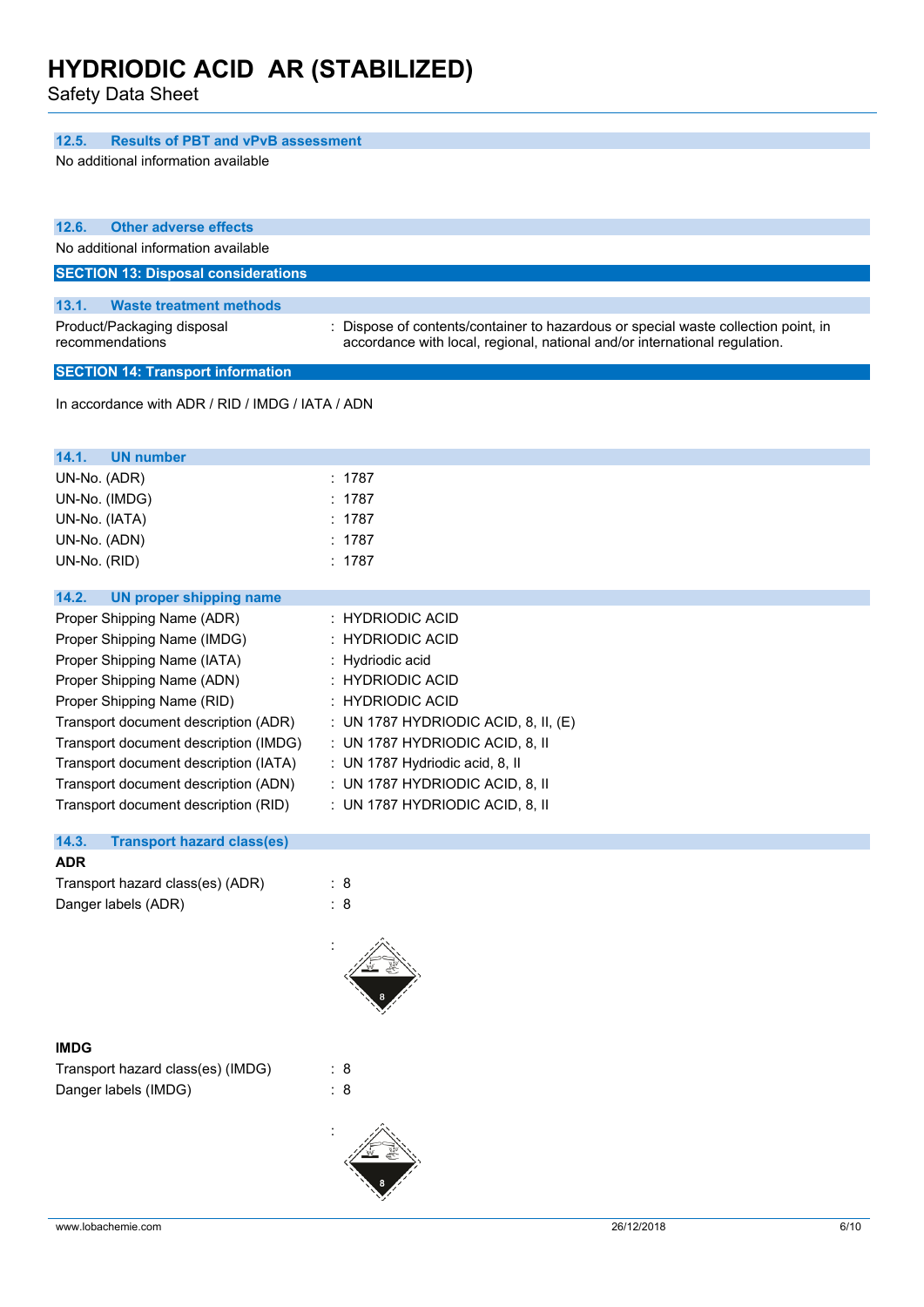Safety Data Sheet

### **IATA**

| Transport hazard class(es) (IATA) | : 8 |
|-----------------------------------|-----|
| Hazard labels (IATA)              | : 8 |



#### **ADN**

Transport hazard class(es) (ADN) : 8 Danger labels (ADN) : 8



#### **RID**

Transport hazard class(es) (RID) : 8 Danger labels (RID) : 8



| 14.4.<br><b>Packing group</b>         |    |  |  |
|---------------------------------------|----|--|--|
| Packing group (ADR)                   | ÷Ш |  |  |
| Packing group (IMDG)                  | ÷Ш |  |  |
| Packing group (IATA)                  | ÷Ш |  |  |
| Packing group (ADN)                   | ÷Ш |  |  |
| Packing group (RID)                   | ÷Ш |  |  |
|                                       |    |  |  |
| 14.5.<br><b>Environmental hazards</b> |    |  |  |

| Dangerous for the environment | : No                                     |
|-------------------------------|------------------------------------------|
| Marine pollutant              | : No                                     |
| Other information             | : No supplementary information available |

| <b>Special precautions for user</b><br>14.6.                 |                  |
|--------------------------------------------------------------|------------------|
| - Overland transport                                         |                  |
| Classification code (ADR)                                    | $\therefore$ C1  |
| Limited quantities (ADR)                                     | : 11             |
| Excepted quantities (ADR)                                    | E2               |
| Packing instructions (ADR)                                   | : P001, IBC02    |
| Mixed packing provisions (ADR)                               | : MP15           |
| Portable tank and bulk container<br>instructions (ADR)       | : T7             |
| Portable tank and bulk container special<br>provisions (ADR) | $\therefore$ TP2 |
| Tank code (ADR)                                              | $:$ L4BN         |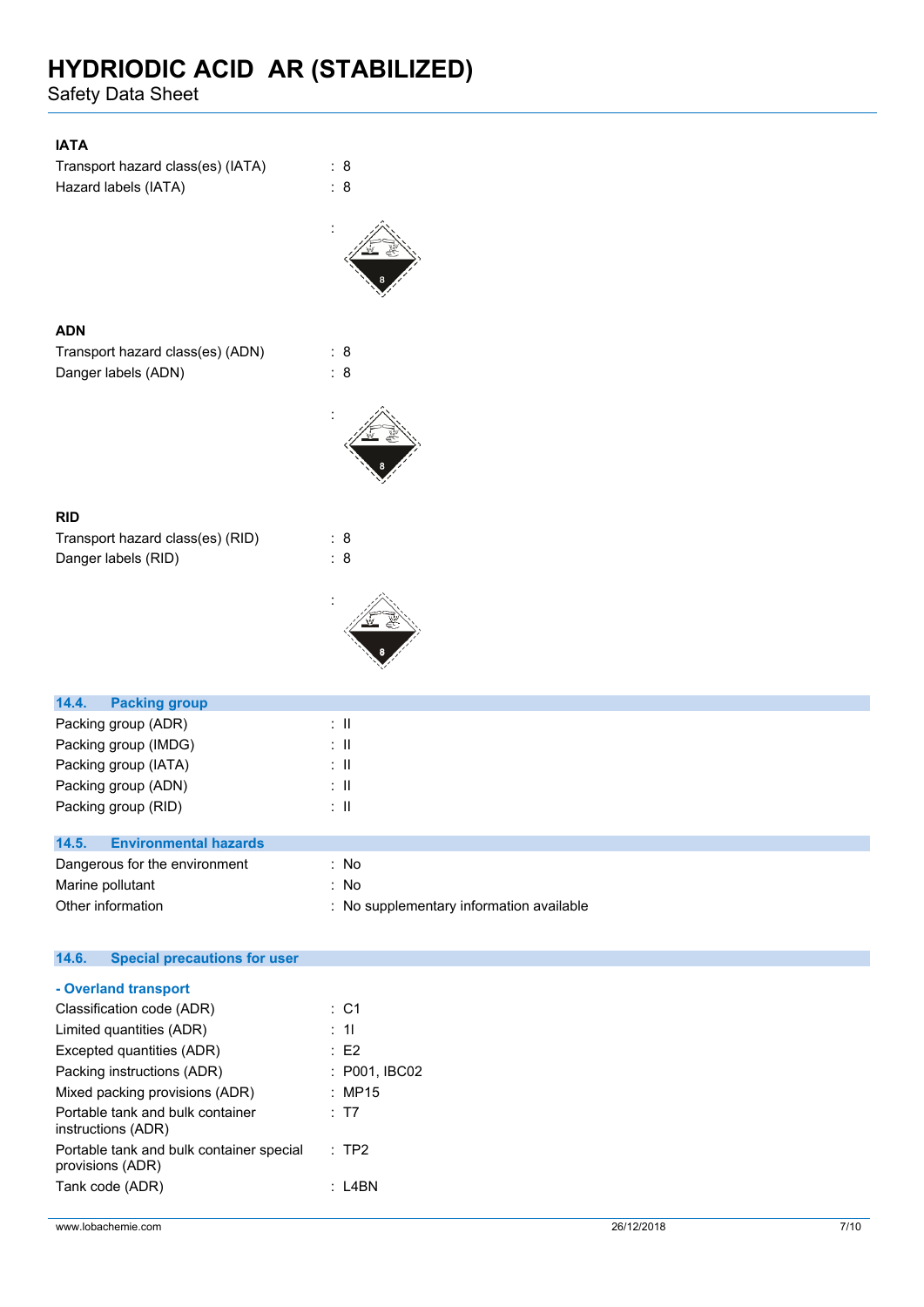Safety Data Sheet

| Vehicle for tank carriage                                    | : AT                                                                                    |
|--------------------------------------------------------------|-----------------------------------------------------------------------------------------|
| Transport category (ADR)                                     | $\therefore$ 2                                                                          |
| Hazard identification number (Kemler No.)                    | ∴ 80                                                                                    |
| Orange plates                                                |                                                                                         |
|                                                              | 80<br>787                                                                               |
|                                                              |                                                                                         |
| Tunnel restriction code (ADR)                                | $\colon E$                                                                              |
| EAC code                                                     | : 2R                                                                                    |
| - Transport by sea                                           |                                                                                         |
| Packing instructions (IMDG)                                  | : P001                                                                                  |
| IBC packing instructions (IMDG)                              | : IBCO2                                                                                 |
| Tank instructions (IMDG)                                     | : T7                                                                                    |
| Tank special provisions (IMDG)                               | :TP2                                                                                    |
| EmS-No. (Fire)                                               | $: F-A$                                                                                 |
| EmS-No. (Spillage)                                           | $: S-B$                                                                                 |
| Stowage category (IMDG)                                      | $\therefore$ C                                                                          |
| Properties and observations (IMDG)                           | : Colourless liquid.An aqueous solution of the gas hydrogen iodide. Highly corrosive to |
|                                                              | most metals. Causes burns to skin, eyes and mucous membranes.                           |
| MFAG-No                                                      | : 154                                                                                   |
| - Air transport                                              |                                                                                         |
| PCA Excepted quantities (IATA)                               | $\therefore$ E2                                                                         |
| PCA Limited quantities (IATA)                                | : Y840                                                                                  |
| PCA limited quantity max net quantity<br>(IATA)              | : 0.5L                                                                                  |
| PCA packing instructions (IATA)                              | : 851                                                                                   |
| PCA max net quantity (IATA)                                  | : 1L                                                                                    |
| CAO packing instructions (IATA)                              | : 855                                                                                   |
| CAO max net quantity (IATA)                                  | : 30L                                                                                   |
| Special provisions (IATA)                                    | : A3, A803                                                                              |
| ERG code (IATA)                                              | : 8L                                                                                    |
| - Inland waterway transport                                  |                                                                                         |
| Classification code (ADN)                                    | : C1                                                                                    |
| Limited quantities (ADN)                                     | : 1L                                                                                    |
| Excepted quantities (ADN)                                    | E2                                                                                      |
| Equipment required (ADN)                                     | $:$ PP, EP                                                                              |
| Number of blue cones/lights (ADN)                            | $\therefore$ 0                                                                          |
| - Rail transport                                             |                                                                                         |
| Classification code (RID)                                    | $\therefore$ C1                                                                         |
| Limited quantities (RID)                                     | : 1L                                                                                    |
| Excepted quantities (RID)                                    | $\therefore$ E2                                                                         |
| Packing instructions (RID)                                   | : P001, IBC02                                                                           |
| Mixed packing provisions (RID)                               | : MP15                                                                                  |
| Portable tank and bulk container<br>instructions (RID)       | : T7                                                                                    |
| Portable tank and bulk container special<br>provisions (RID) | :TP2                                                                                    |
| Tank codes for RID tanks (RID)                               | $:$ L4BN                                                                                |
| Transport category (RID)                                     | $\therefore$ 2                                                                          |
| Colis express (express parcels) (RID)                        | : CE6                                                                                   |
| Hazard identification number (RID)                           | : 80                                                                                    |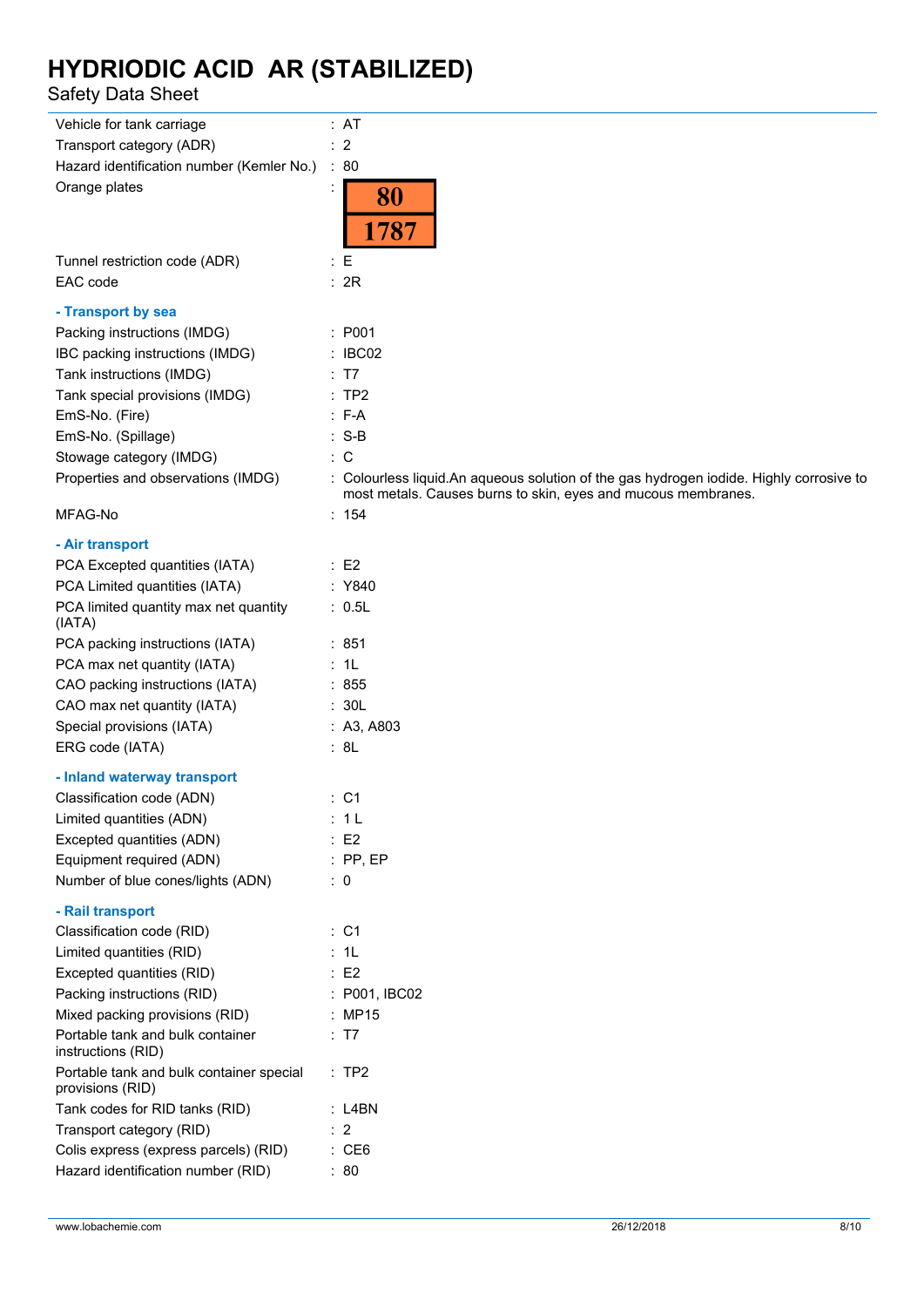Safety Data Sheet

| 14.7.                                                                                   | Transport in bulk according to Annex II of MARPOL 73/78 and the IBC Code                         |
|-----------------------------------------------------------------------------------------|--------------------------------------------------------------------------------------------------|
| Not applicable                                                                          |                                                                                                  |
| <b>SECTION 15: Regulatory information</b>                                               |                                                                                                  |
| 15.1.                                                                                   | Safety, health and environmental regulations/legislation specific for the substance or mixture   |
|                                                                                         |                                                                                                  |
| 15.1.1. EU-Regulations                                                                  |                                                                                                  |
| Contains no REACH substances with Annex XVII restrictions                               |                                                                                                  |
| Contains no substance on the REACH candidate list                                       |                                                                                                  |
|                                                                                         |                                                                                                  |
| Contains no REACH Annex XIV substances                                                  |                                                                                                  |
|                                                                                         |                                                                                                  |
|                                                                                         |                                                                                                  |
|                                                                                         |                                                                                                  |
|                                                                                         |                                                                                                  |
|                                                                                         |                                                                                                  |
| 15.1.2. National regulations                                                            |                                                                                                  |
|                                                                                         |                                                                                                  |
| Germany                                                                                 |                                                                                                  |
| Reference to AwSV                                                                       | : Water hazard class (WGK) 1, low hazard to water (Classification according to AwSV,<br>Annex 1) |
| 12th Ordinance Implementing the Federal<br>Immission Control Act - 12. BlmSchV          | : Is not subject of the 12. BlmSchV (Hazardous Incident Ordinance)                               |
| <b>Netherlands</b>                                                                      |                                                                                                  |
| SZW-lijst van kankerverwekkende stoffen                                                 | : None of the components are listed                                                              |
| SZW-lijst van mutagene stoffen                                                          | : None of the components are listed                                                              |
| NIET-limitatieve lijst van voor de                                                      | : None of the components are listed                                                              |
| voortplanting giftige stoffen - Borstvoeding                                            |                                                                                                  |
| NIET-limitatieve lijst van voor de<br>voortplanting giftige stoffen -<br>Vruchtbaarheid | : None of the components are listed                                                              |
| NIET-limitatieve lijst van voor de<br>voortplanting giftige stoffen - Ontwikkeling      | : None of the components are listed                                                              |
| <b>Denmark</b>                                                                          |                                                                                                  |
| Recommendations Danish Regulation                                                       | : Young people below the age of 18 years are not allowed to use the product                      |

No additional information available

## **SECTION 16: Other information**

Full text of R-, H- and EUH-statements:

| Acute Tox. 3 (Inhalation) | Acute toxicity (inhal.), Category 3    |
|---------------------------|----------------------------------------|
| Press. Gas (Lig.)         | Gases under pressure : Liquefied gas   |
| Skin Corr. 1A             | Skin corrosion/irritation, Category 1A |